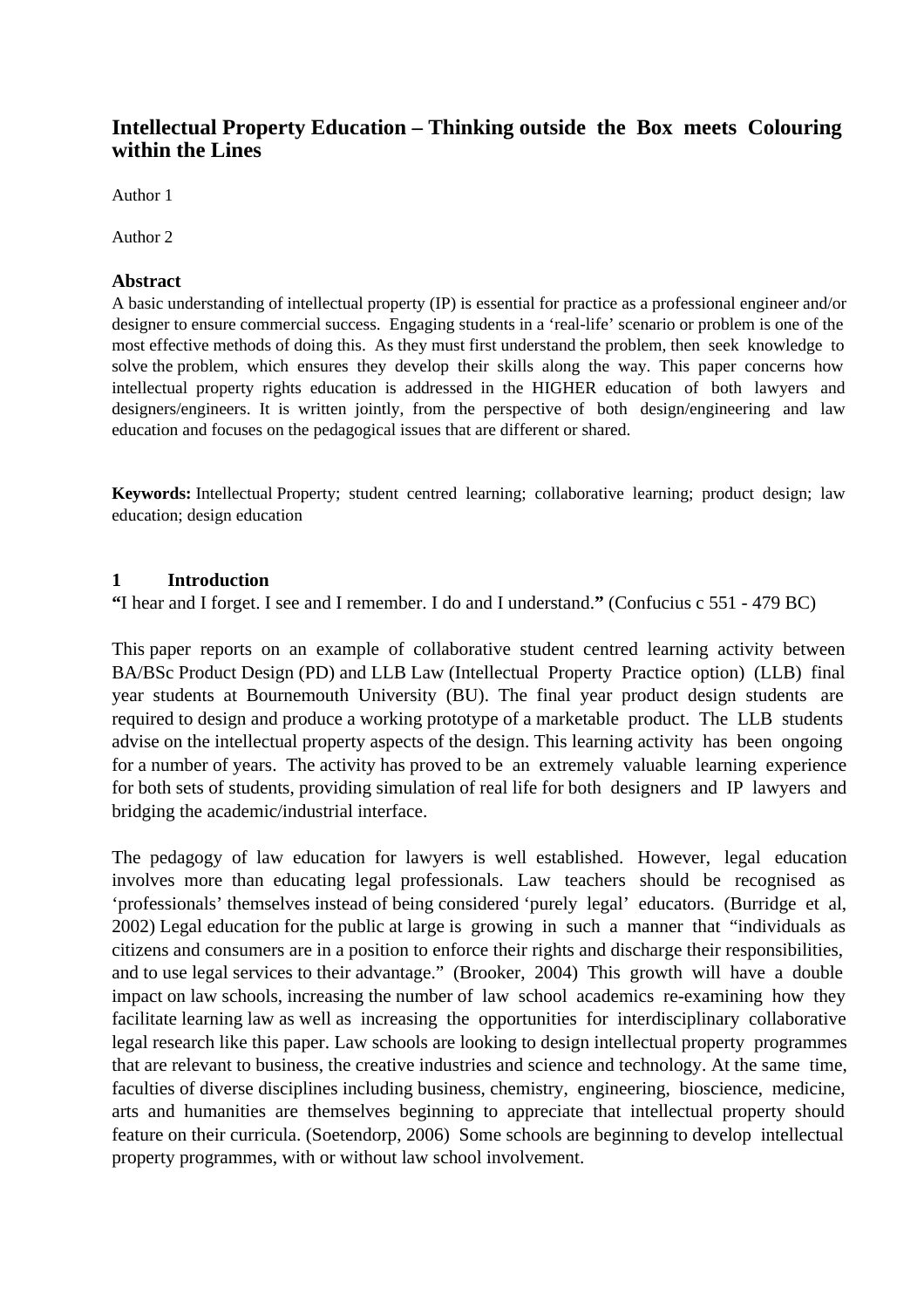## **2 Literature Review**

# **2.1 IP Education for Lawyers**

Roach and Soetendorp (2008) report that a number of IP organizations around the world, such as the World Intellectual Property Organization; The Canadian Intellectual Property Office and the European Patent Office (EPO) consider IP education to be important, to the extent that the EPO run workshops specifically for universities to disseminate knowledge about IP. The Treasury Review of Intellectual Property (Gower, 2006) unfortunately chose to focus on the negative aspects of IP education, that is, protection from fraudulent copying but did not emphasize the positive aspects related to the relationship of IP to commercial success.

Booton and Prime (2001) surveyed IP teaching in UK LLB programmes. They found 'the deep moral, philosophic and ethical issues to which it [a study of IP law] gives rise.' Their research focussed on how the demands of the legal profession influenced the way in which IP law was taught. IP legal education seeks to encourage students to 'think' like a lawyer. How? The development of skills of critical analysis is probably the most important aspect of university education - there is no doubt that all graduates should be equipped with the necessary skills to solve complex problems, whether the problems in questions are economics, business decisions or politics. It could be said that in the context of legal education, students are encouraged to 'think' like a lawyer by developing the ability of spotting and analysing issues in order to tackle a problem, identify relevant facts and give appropriate advice after considering possible arguments from both sides. (Allen, 2006) The essence of it, as Cownie (2004) aptly put it, is that "law is an argument not a statement, it is to be debated and discussed".

There is a need to promote awareness and knowledge of intellectual property issues. "To accomplish effective social regulation one must ensure that any progress mirrors the interests of an informed society and that the lawmaking process can be conceived as an effective cycle." (Schiavetta, 2001) Education about intellectual property is important to give practitioners the knowledge and skills that they need to help creators of intellectual creations manage their affairs, to allow them to avoid legal disputes in their transactions with others, or to deal with disputes appropriately if they cannot be avoided. Many non-law students are either unaware of, or struggle to understand, their legal rights and obligations, especially among undergraduates on, and recent graduates of engineering/design courses in the UK. (Roach and Soetendorp, 2008) The Engineering Council UK (ECUK) has acknowledged that an understanding of intellectual property rights is essential in order to practice effectively as a professional engineer and/or designer. Now IP students can help engineering students be more efficient users of the justice system.

## **2.2 Role of IP for Designers/Engineers**

The Engineering Council UK (ECUK) requires an understanding of intellectual property rights to practice as a professional engineer and/or designer. Indeed, ECUK make this explicit in UK-SPEC (2008), section A2, "Engage in creative and innovative development of engineering technology and continuous improvement systems…..secure the necessary intellectual property rights." However, as Roach and Soetendorp (2008, p.3) report, there are both low levels of awareness of IP and a number of perceived barriers to the incorporation of IP into engineering/design curriculum. Their report focuses on undergraduates, and recent graduates of engineering/design courses in the UK. They report the barriers as being: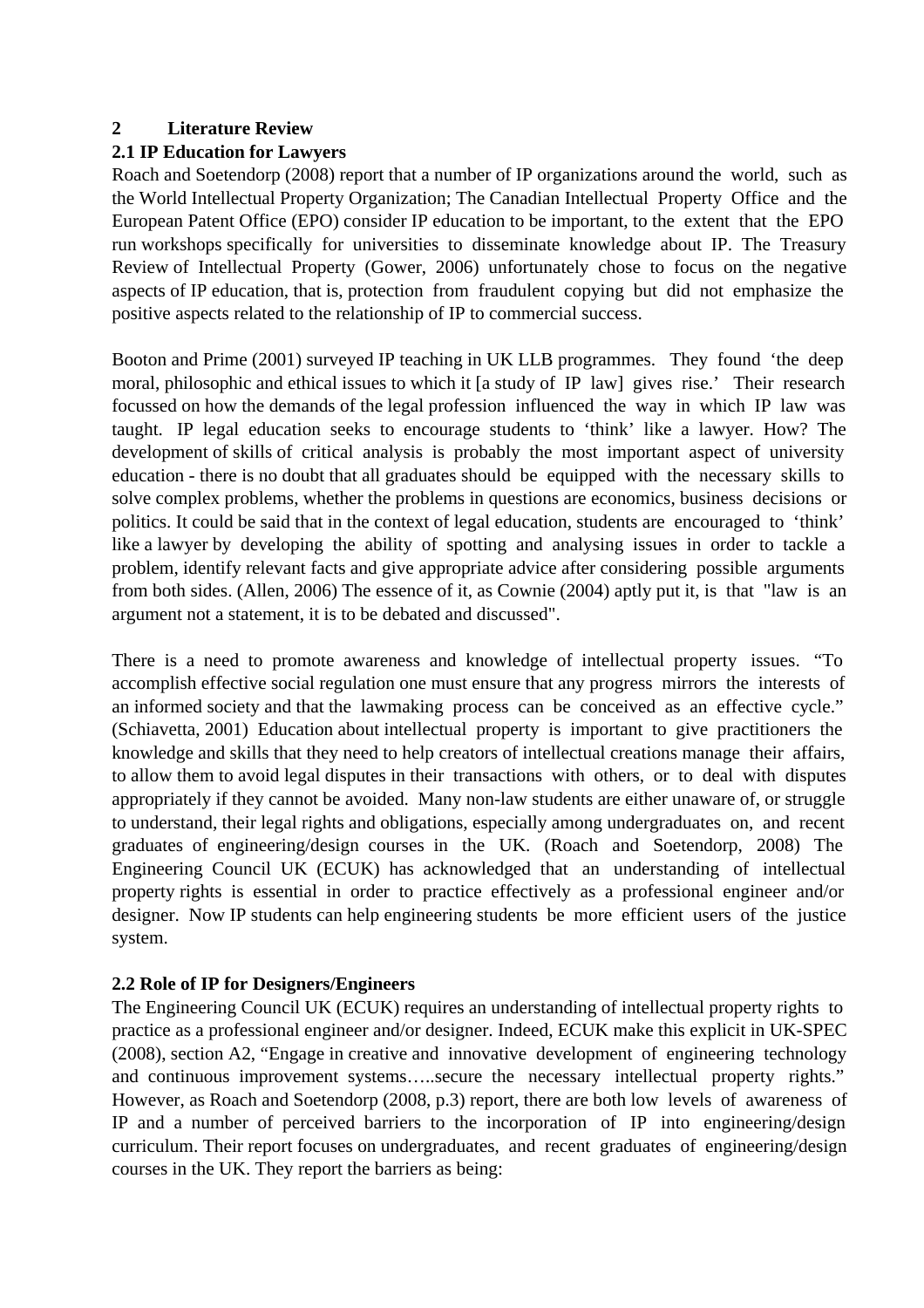- Engineering academics' belief that IP content is not as important as other engineering content;
- The engineering curriculum is already overcrowded and could not support any new subjects;
- No established pedagogy for creating well planned, integrated, sequenced and cumulative learning experiences to integrate relevant material form other disciplines into the core engineering curricula.

There are a number of indications of the need to set the traditional engineering curricula in a wider context that includes the increasing importance of enterprise (Outram, G., Stevens, C. and Culley, S, 2007; Wood and Duffy, 2008) as well as IP. This is particularly the case for engineers entering small and medium size enterprises, as highlighted in a study undertaken for the DTI and UK Intellectual Property Office (UK IPO) (Pitkethly, 2006). However, IP in an enterprise context is only mentioned in passing, missing the important link between IP and commercialization of ideas and products.

#### **2.3 Pedagogy of IP Education**

The third of the barriers stated above requires a pedagogy to be established to enable the effective integration of contextual materials such as IP, enterprise and commercialization. In order to ensure that students experience deep learning (Race, 2005) full engagement with the subject must occur and that certain types of learning and teaching method work better than others in ensuring this full engagement with the subject. Engaging students in a 'real-life' scenario or problem is one of the most effective methods of doing this is as they must first understand the problem and then seek knowledge to solve the problem, which ensures they develop their skills along the way. "Some say that the most valuable learning experience is from participation in real life situations." (Shiavetta, 2001)

Clinical legal education provides law students with the tools that lay the foundations for their future careers as lawyers. While traditional legal education tends to focus on the theoretical content of the law and to be knowledge-based, clinical legal education goes further and provides law students with the necessary skills for legal practice. It also inculcates values such as the duty of lawyers to become involved in social justice issues in society, and to display professional responsibility while practising law. Many of these skills and values can also be incorporated into the teaching of substantive and procedural law. (McQuoid-Mason, 2006)

Soetendorp (2004) based on Hennessey (1999) reports on a range of approaches that she has adopted to teach IP material to engineering and design students. She lists these as the case method; the problem-solving method; the simulation method; the clinical method and the doctrinal method. While Soetendorp reports that she has tried most of these methods with different groups of students it is the clinical method that is of interest here. This method is based upon the idea, patients, seeking advice from doctors or, more generally, professionals. In a teaching and learning situation the role of patient is undertaken by one group of students and the role of doctor (professional) by another group.

Hence, clinical legal education is so important because of the experiential learning whereby law students gain practical skills and deliver legal advice in a practical environment. During the process students are confronted with real life situations and play the role of lawyers to solve the problems. They do this by interacting with clients or each other to identify and resolve legal issues, and are subjected to critical review by their teachers or peers. Clinical legal education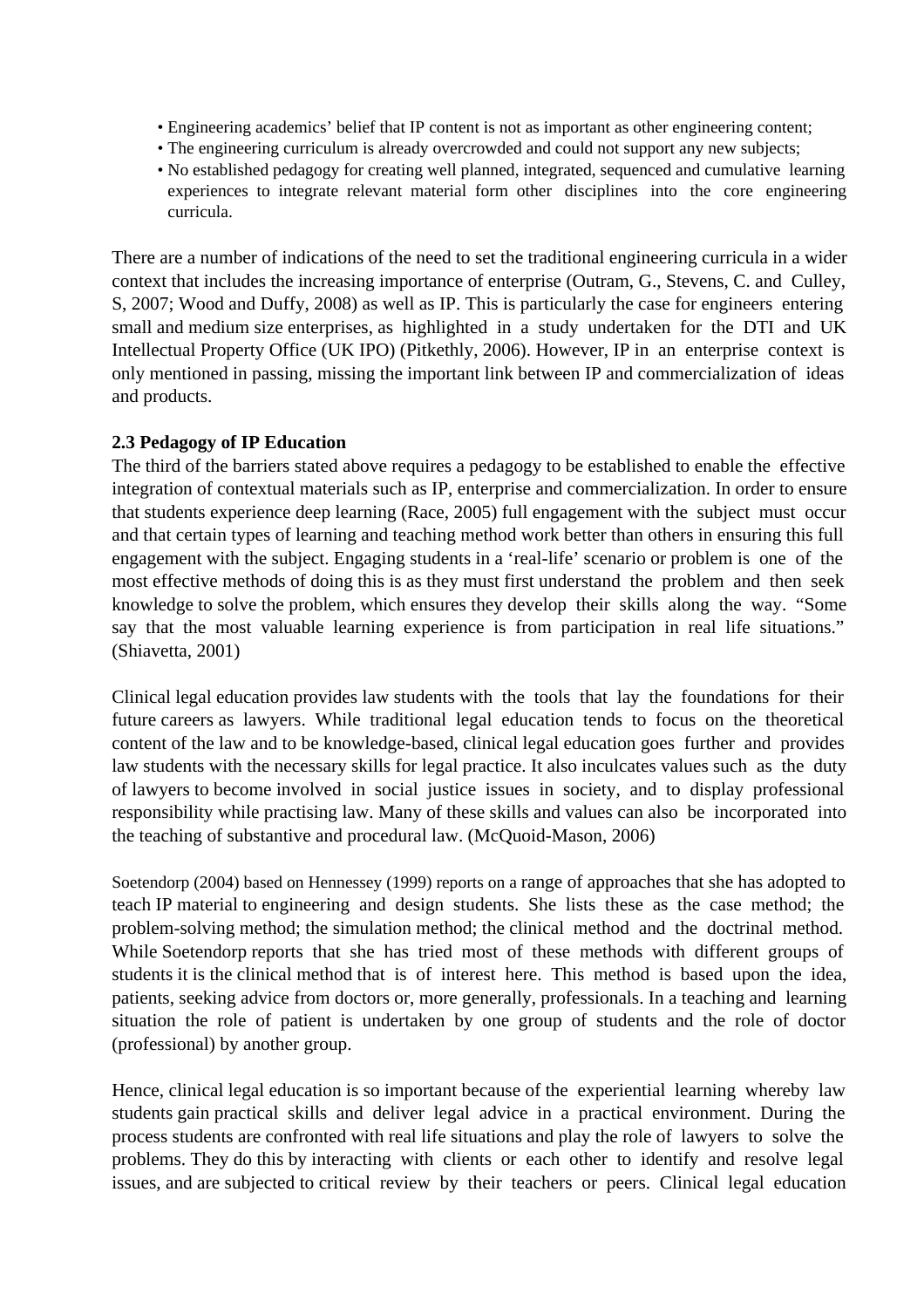enables law students to play an active role in the learning process and to see how the law operates in real life situations (Brayne, Duncan & Grimes, 1998:1). Clinical legal education programmes usually take the form of 'live client' or 'street law' (legal literacy) type clinics. However at Bournemouth University, these learning methods have been adapted for use when teaching substantive and procedural law in intellectual property.

#### **1. Project History**

This learning experience has been in operation at Bournemouth University (BU) since academic year 2006/2007, however, iterative changes have been made each time the project has been operated due to the outcomes found during evaluation of the previous cycle. The learning experience uses the clinical method and also involves collaborative student centred learning between Product Design (PD) and LLB Law (Intellectual Property Practice option) LLB final year students at BU in a clinical style. The final year PD students are required to design and produce a working prototype of a marketable, preferably, commercial product. The law students are required to advise on the intellectual property aspects of the design. This advice culminates in a piece of assessed work which takes the form of an Advice Letter, as described below. The number of students varies year upon year but typically involves around 100 students. This provides a real-life scenario, the PD students have very 'real' projects which some of them go on to commercialize. As these students have to manufacture a working prototype they have fully developed designs thus they have both a genuine interest in potentially protecting their IP and a good level of detail and understanding of the design of the product. Therefore, providing the opportunity for LLB students to work with 'real' products that enables them to undertake 'real' searches and offer advice that has the potential to be taken up in 'real-life' by the PD student.

In each year of operation the learning experience has been commenced at a 'Masterclass' that PD and LLB students attend where specialists give presentations. The specialists have included Patent Attorneys, practicing IP Lawyers, individual designers/inventors who have had to defend their own IP as well as representatives from companies who exploit IP to further their business success. In academic year 2007/08 the students were also introduced to the operation of the discussion forums via the VLE and introduced to each other in their respective groups at this event.

Individual PD and LLB students were paired together in the academic year, 2006/07. However, situations arose where one or other party did not fully engage leaving the other student in a difficult, and in terms of assessment, inequitable situation. Thus a change was made in the subsequent year, 2007/08, whereby PD and LLB students were grouped together in groups of 4/5 students, this also had the added advantage of dealing with unequal numbers of PD and LLB students. For the first time in academic year 07/08, both PD and LLB students had assessed elements. The LLB students undertaking the Advice Letter mentioned above, but with the added element that the PD student were required to peer review the advice letter. The PD students were also required produce a chapter of their Final Year Project Reports on Professional Issues centring on an IPR analysis of their product – this element is approx 15% of their final project report.

Additionally, a difference form of communication was introduced via a virtual learning environment (VLE). The BU VLE – myBU – was used to provide group based discussion forums. A well respected, retired Patent Attorney also offered a prize for the best PD and best LLB student and for the group that worked the most effectively. The third year of operation, 2008/09, saw little fundamental change, with students again working in groups, both sets of students having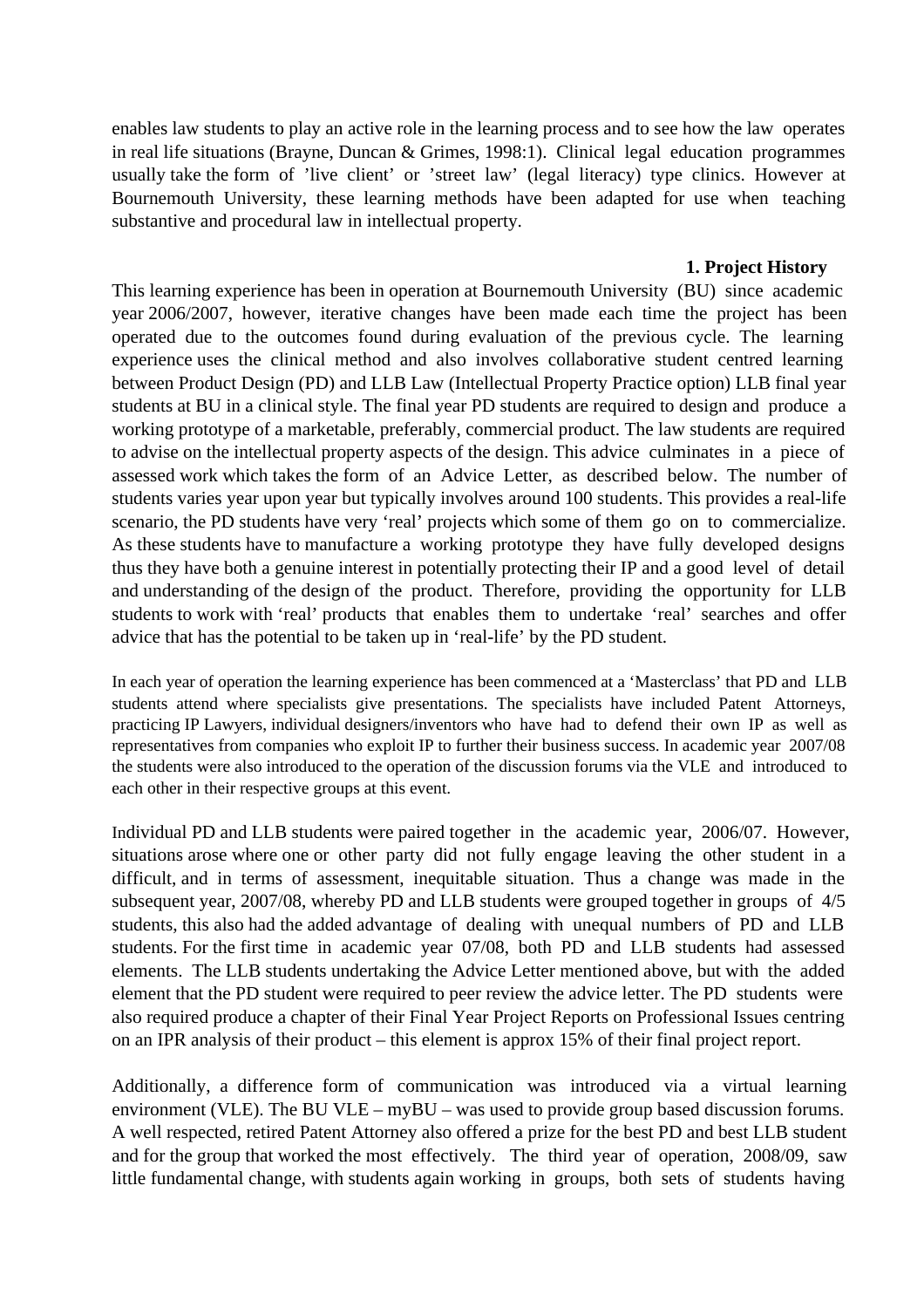assessed elements and communication taking place ostensibly via myBU. The prize was again offered by the same retired Patent Attorney.

# **2.3.2 Advice Letter**

As Roach and Soetendorp report (2008) an assessment methodology has evolved over a number of academic years. It is based around the requirement for the LLB students to construct an advice letter and follows the 'clinical' method discussed above. In simple terms a group of final year undergraduate students on law courses advise a group of final year undergraduate students, conducting projects to design/engineer products, as part of their design/engineering courses. The nature of this advice takes the form of a letter such as that which an IP lawyer might write to a client who is a designer or engineer and who has approached them with a product or engineering solution. In other words there is an expectation that a range of issues are pointed out to the client, such as, what form of IP might be applicable (Patent, Registered Design etc) or whether the design as it stands infringes anybodies' IP (so effective searches must be conducted). Clearly, this requires the lawyer to understand the work being presented to them by the designer/engineer and it requires the designer/engineer to ensure they are both explaining the work fully and getting their questions answered.

Roach and Sopetendorp (2008, p13) quote David Morgan, Enterprise and Education Development Manager with the UK Intellectual Property Office: "I am most impressed by the innovative approach taken…to deliver what is sometimes perceived as a difficult subject to undergraduates, that is a means of conveying to undergraduates some understanding of the key role that IP plays in enabling business to compete successfully in global economies…At the UK IPO we consider engagement with this target audience to be a key element in attaining one of our objectives which is to…ensure they acquire sufficient knowledge and understanding of the key role that IP plays in enabling business to compete successfully in global economies."

## **3 Methodology**

## **3.1 Evaluation Methods**

The evaluation of the 2007/08 operation was conducted by qualitative analysis of the discussion forums, which all academic staff involved had access to, and by analysis of the Peer Review forms, a partial report on this can be found in Humphries-Smith, 2009. The evaluation of 2008/09 operation also analysed the discussion forums and the Peer Review forms. The peer review forms were only completed by PD students who were asked to assess the advice letter on a score of (low) 0-5 (high) which contributed to 5% of the mark for the assignment. They were asked to respond to the following questions in making this assessment:

- Advice letter presentation (eg was advice well presented?)
- Advice letter clarity (eg Are you clear about your needed IP actions? Does the advice letter accurately reflect the previous communications and meetings that you have had?)
- Communication (eg Was this two-way?/Did your questions get answered?)
- Timeliness (eg Did you get replies within a reasonable time frame?/Did you have to chase for results or did the IPP student manage this process well?)
- Meetings (eg did IPP student initialize meetings and conduct them in a professional manner?/Was feedback given after meetings to confirm discussions?)
- Other factors

In 2008/09 the authors also requested that the students provide direct written feedback of the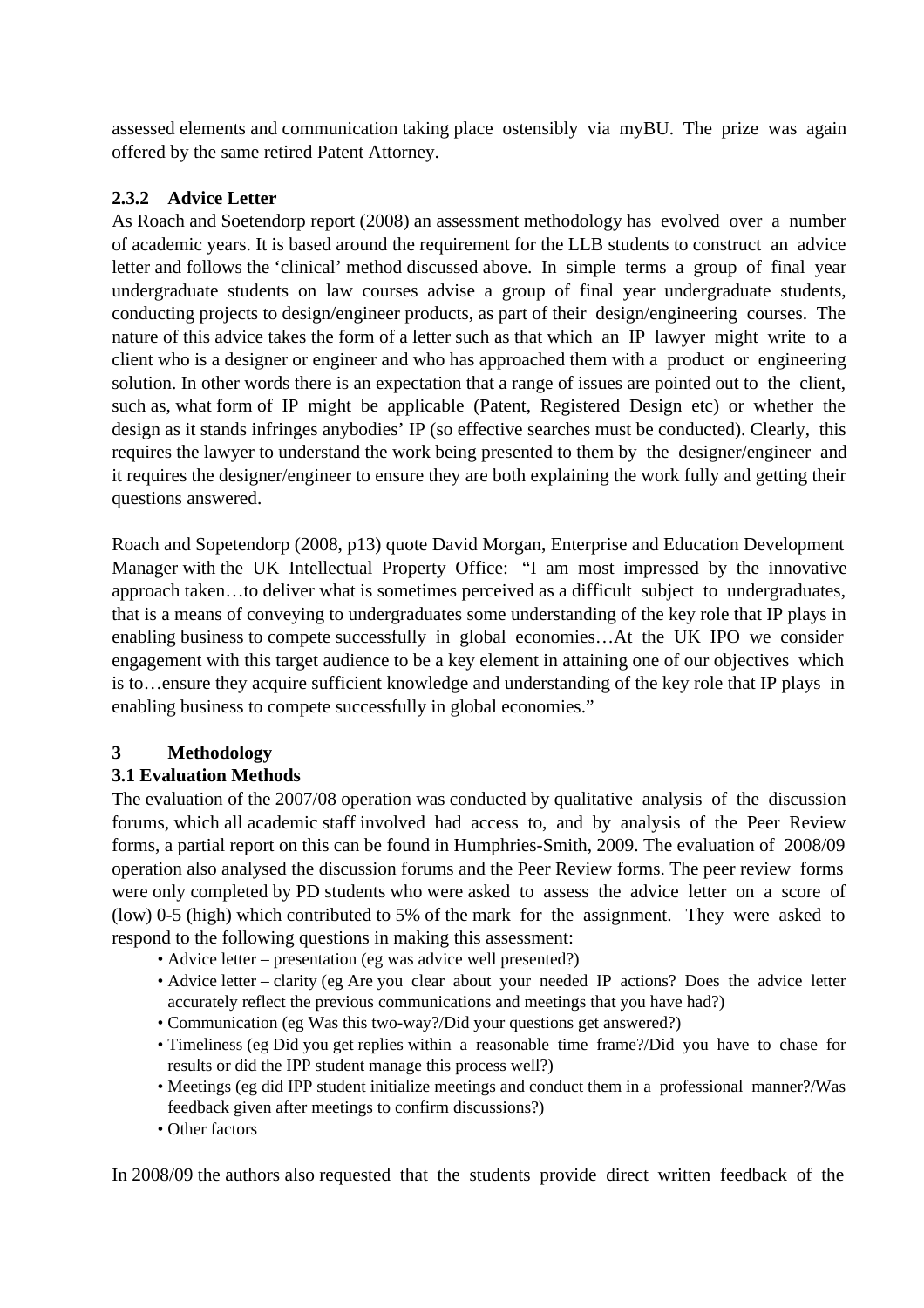learning experience via a qualitative questionnaire. The following questions were asked:

- 1. Considering the experience of working in a group, what if any, were a) the academic benefits b) the social benefits?
- 2. What 'rules' appeared to prevail in the group?
- 3. Were these rules negotiated or did they arise spontaneously with given situations?
- 4. What worked well? What experiences were most helpful in planning and completing the task?
- 5. What didn't work? Did any particular incident or situation help or hinder your group's functioning?
- 6. What, if any, 'preparation' did you have for this activity? What role do you think academic staff could/should play in preparing students for collaborative learning?
- 7. Do you feel that you learnt more as part of this group activity than you would have working on the same activity individually? Yes/No, Please elaborate.
- 8. Is there anything you would change about your own behaviour or approach in future collaborative learning situations? Yes/No, Please elaborate.

## **4 Results**

The results presented here are based on the 2007/08 and 2008/09 operation of this learning experience. There were 59 PD students and 46 LLB students who were divided into 23 groups in 2007/08 and 50 PD students and 65 LLB students who were divided into 26 groups in 2008/09. The results presented here compare extracts from the VLE based discussion forums and from the peer review of the advice letters undertaken by PD students from two cohorts. Further a qualitative analysis of feedback about the learning experience obtained from both LLB and PD students is also presented.

#### **4.1 Peer Review**

PD students were asked to assess the advice letter provided by the LLB students. Table 1 below indicates how many PD students scored the LLB students at each mark in 2007/08 and 2008/09 respectively.

Table 1. Student Marks for Advice Letter

|             |  | Score 0  Score 1  Score 2  Score 3  Score 4 |    | Score 5 |
|-------------|--|---------------------------------------------|----|---------|
| AY07/08   2 |  |                                             | 24 | 23      |
| I AY        |  |                                             | 22 | 15.     |
| 108/09      |  |                                             |    |         |

As can be seen in 2007/08 the vast majority of PD students scored the LLB students advice letter highly this may have been because as the PD students knew that their marks were going to 'count', albeit only for 5% they may have been reluctant to 'penalise' the LLB students. However, the comments generally reflected these higher marks.

Similarly the comments of those few students that gave low marks were indicative of the issues which resulted in the lower marks:

- "From viewing the myBU discussion forum it is clear that communication between the IP students was evident, however, they were not successful in effectively communicating with the PD students";
- "Several meetings arranged but not enough in advance to be able to attend";
- "In the end I do believe my questions did get answered but there were a few teething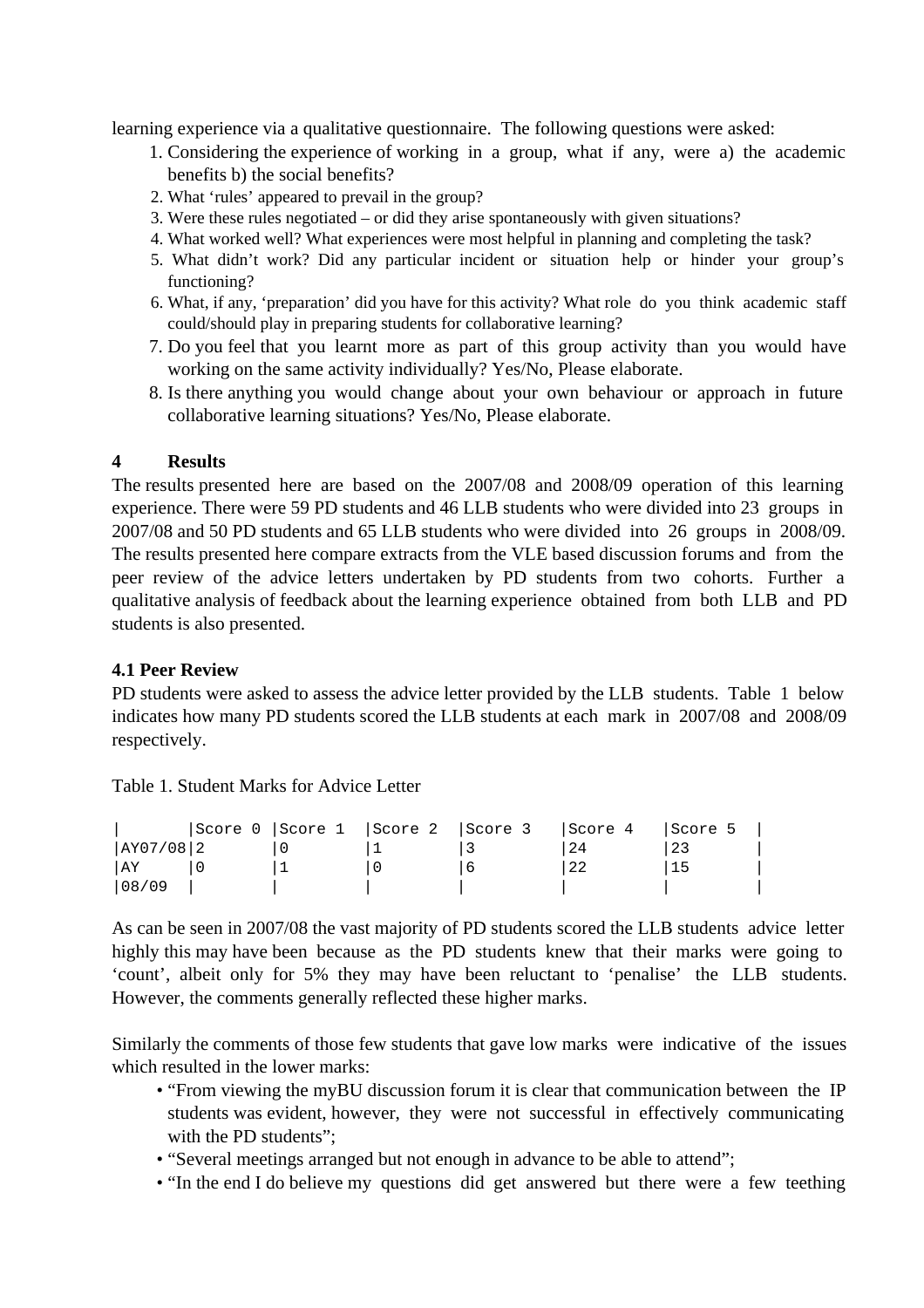problems";

• "Very little advice was given about my own product" (Humphries-Smith, 2009).

Comparing this to 2008/09, there was only one student who was unhappy with his IPP team. He wrote that the advice letter was "well-presented and easy to read". "The letter talks about all relevant issues in IP but does not relate them to my product." "Questions were always answered quickly and thoroughly both in person and online." However, the dissatisfaction arose in the final report: "My report refers to a 'Hoover design' not a bike trailer which is what I designed. At any rate, a Hoover is a brand of vacuum cleaner nothing in report relates to my project."

For the PD students IP is taking seriously and this learning and teaching experience raised a number of issues, particularly related to confidentially, for these students. This is, perhaps, evidenced by the number of questions received, by the Final Year Project Manager for the PD students, prior to the learning and teaching experience commencing. To ensure all parties take the work seriously and act professionally Non-Disclosure Agreements (NDAs) have to be signed by all students, both PD and LLB before any information is exchanged, this normally takes place prior to the first Masterclass and is used as an 'icebreaker' event to introduce the two sets of students.

## **4.2 Extracts from Discussion Forums**

A typical email trail from academic year 06/07 can be found in the work of Roach and Soetendorp thus, the results presented here are from academic years 07/08 and 08/09 when the discussions were captured via the myBU based virtual discussion forum.

Below are extracts from the communications of different groups, these are representative of the kind of discussions that this learning and teaching method encouraged.

From our previous meeting/mobile phone messages, I know that for your presentation you were attempting to think of a company name to accompany your product. If this name is distinctive it would be possible to register this as a trade mark, which I will be advising you to do in our advice letter to you. This will both enable consumers to identify the products origin and will allow you to seek remedies for possible infringement. If you are having difficulty with a company name, it is possible to register an individuals name as a trade mark. (Humphries-Smith, 2009)

As can be seen this is the kind of professional advice that would be expected to be obtained from a lawyer. A further example of how myBU was used for recording information discussed at a meeting such as would be undertaken by a practicing lawyer, can be seen below.

A Final meeting with the Design students was held to query a few issues that had arisen as a result of our research and to obtain final copies of the product designs for our use in devising their advice letters. At the meeting I showed the DEC students a copy of the draft advice letter and explained the content of the headings. I also went through the research that has already been undertaken by ?? and I and showed the design students some examples of related existing products and marks that are currently registered as protected.

At the meeting both A and D showed me copies of their final design drawings, I asked both of them to upload electronic copies of these drawings to the community page for our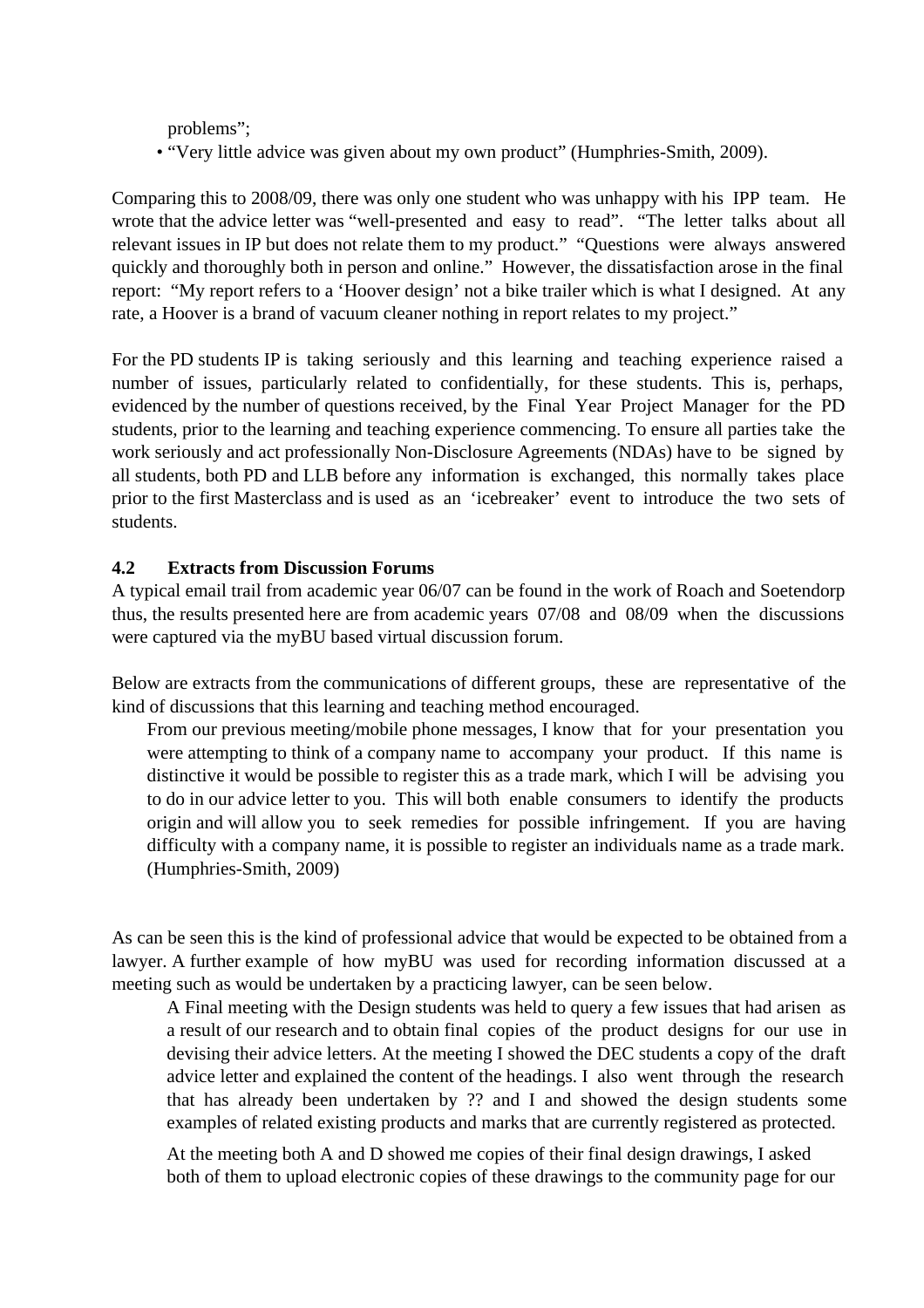use in devising our advice letters. After the meeting I contacted D and A to ask that they title the drawings with a number to aid our reference to them in our letters to them.

A also confirmed at the meeting that her product would be called XXX, and would use a…... D stated that he will be naming his product YYY and that his product would be…..

It was then agreed that we would meet again once the letter had been completed to explain its contents with the DEC students and to answer any further queries the students may still have.

Earlier exchanges tended to be information seeking communications and indicate how the LLB students are attempting to understand the requirements of the PD students. It is fair to say that generally the information was sought by the LLB students rather than the PD students however, it is apparent in some exchanges that both parties are unclear as to what information is needed to be exchanged.

## **4.3 Evaluation of Student Feedback**

During the 2008/09 cycle a questionnaire was given to both LLB and PD students at the end of the learning experience in order to obtain qualitative feedback on the experience from the student perspective.

## **1. PD**

In response to question 1a) - "Learning to arrange the meetings and what product details the IP industry would need to know…" and "working in groups always beneficial. Using combined knowledge and experience lead to good outcomes."

In response to question 1b) - "Good practice for real life situation."; "experience of working with others." and "interacting in a professional manner was beneficial, although became hard once to we got to know the other students" were common responses. An interesting comment was "It made me think about my product differently and gained a better understanding of my product in the real world."

In response to question 4 - "myBU was useful in order to display results and findings and to set up meetings. Meetings were more useful to have a more detailed, personal discussion …"; "A little more detail on what the law students were hoping to achieve would have been helpful ie details of the assignment." and "Text messages became as an effective communication tool further to myBU as this became ineffective…" The need to have meetings was a very common comment, there were very few responses that indicated myBU could be used for everything nor that it could it replace face to face meetings to obtain real understanding.

A common response to question 5 was that not everybody turned up to meetings; this was often considered to be as a result of not checking myBU regularly to know when the meetings were being held.

In response to question  $6 -$  "Was good, initial meeting/lecture was useful and the guest lecturers were interesting." and "We had an introduction, which was good, but maybe a follow-up lecture explaining more in-depth about the task." Similar comments regarding needing more guidance were common responses.

In response to question  $7 - a$  number of respondents felt that while the experience was good they would have learnt more on individually, such as "feel I learn more as an individual."

In summary the:

• Academic benefits were considered to be that more was learnt due to more people to do work and different expertise, however, this was only really beneficial when face-to-face discussion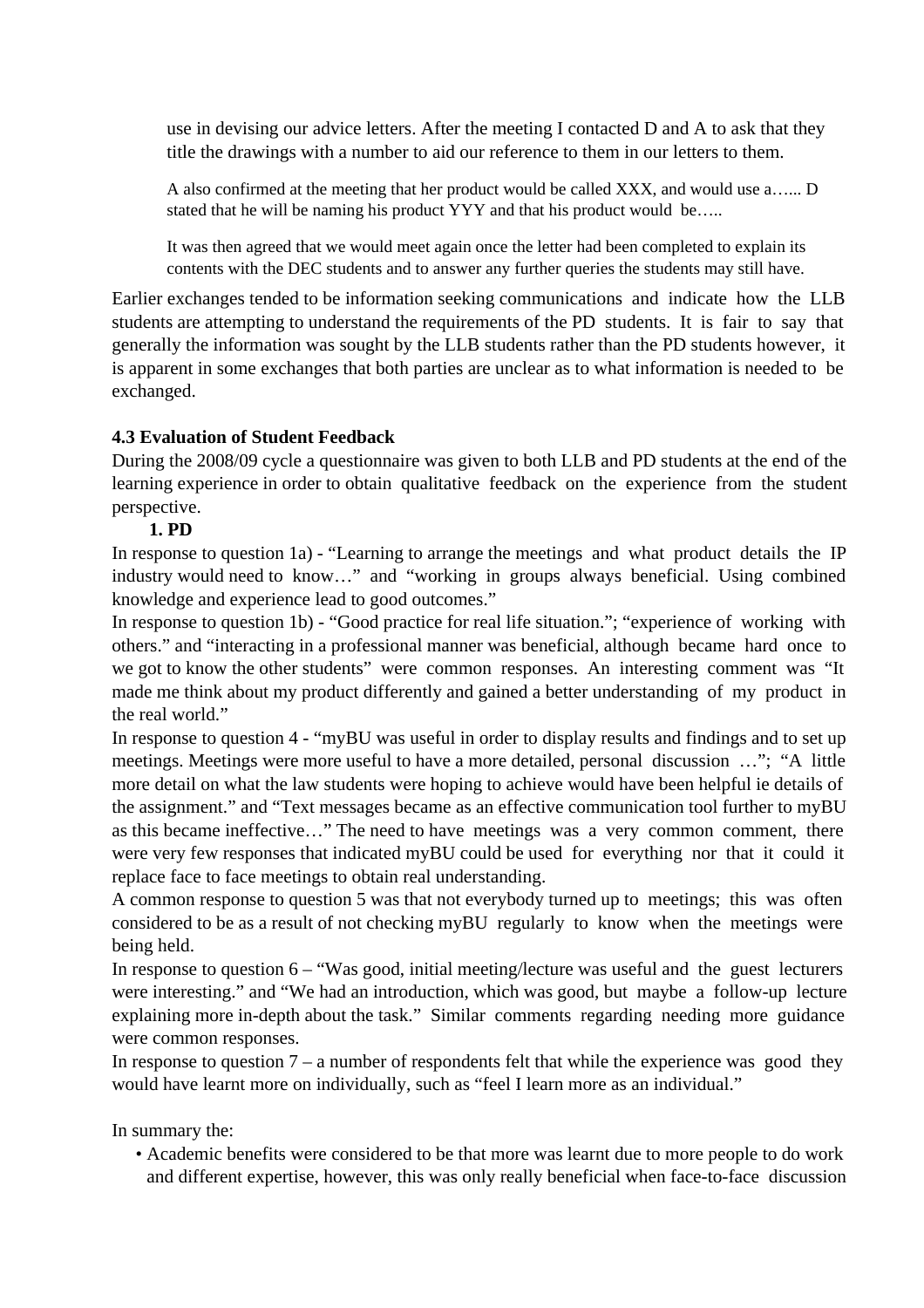took place not just communication via myBU.

- In terms of social benefits, the majority of respondents valued the opportunity to meet other students from other backgrounds they would not normally come into contact with.
- The preparation given via the Masterclass was generally considered good but a number of respondents felt that more or an interim lecture on IP would be beneficial.
- myBU was not entirely well received and other methods were used. Communication was generally an issue, particularly people not turning up to meetings or responding to new 'posts', due to it not being obvious on myBU when a new post was available.

## **2. LLB**

Most of the LLB students responded to question 1a by noting that they were confronted with different points of view and different aspects of the exercise. They enjoyed exchanging ideas and learning techniques. They also felt that they were getting real experience in applying the law. As for the social benefits of question 1b, most students enjoyed meeting students from another discipline.

In response to question 4 regarding planning and completing the task, many groups divided the areas of law between themselves, then put the entire letter together latter. This caused some admitted awkwardness due to the different styles of writing. They also felt that the meetings with the PD students were helpful, but wished that myBU was checked more often by everyone. MyBU was not seen as an easy tool to use. Other communication tools, such as texting and emailing, overtook its use.

A similar complaint regarding attendance at meetings was noted by the LLB students. They felt that some of the PD students were not motivated and thus not responsive. This frustrated many LLB students who felt that this lack of participation would reflect in the grade the PD students would give them.

Question 6 – "The IP Masterclass was quite helpful however I think a little more guidance on specific requirements would have been helpful. I felt a little confused as to how academic the answer should be. Also we got the impression that the PD students didn't know what the point of the exercise was." Similar responses for more guidance were made.

In summary:

- Although most students admitted that there was some academic benefit, they tended not to feel that they learned more from the group activity as opposed to working on their own.
- The social benefits were also 50-50 depending as to whether they connected with other students.
- The students generally enjoyed the Masterclass but indicated that another one would have been beneficial.
- The LLB students eventually used myBU as a time and note record as opposed to a communication tool.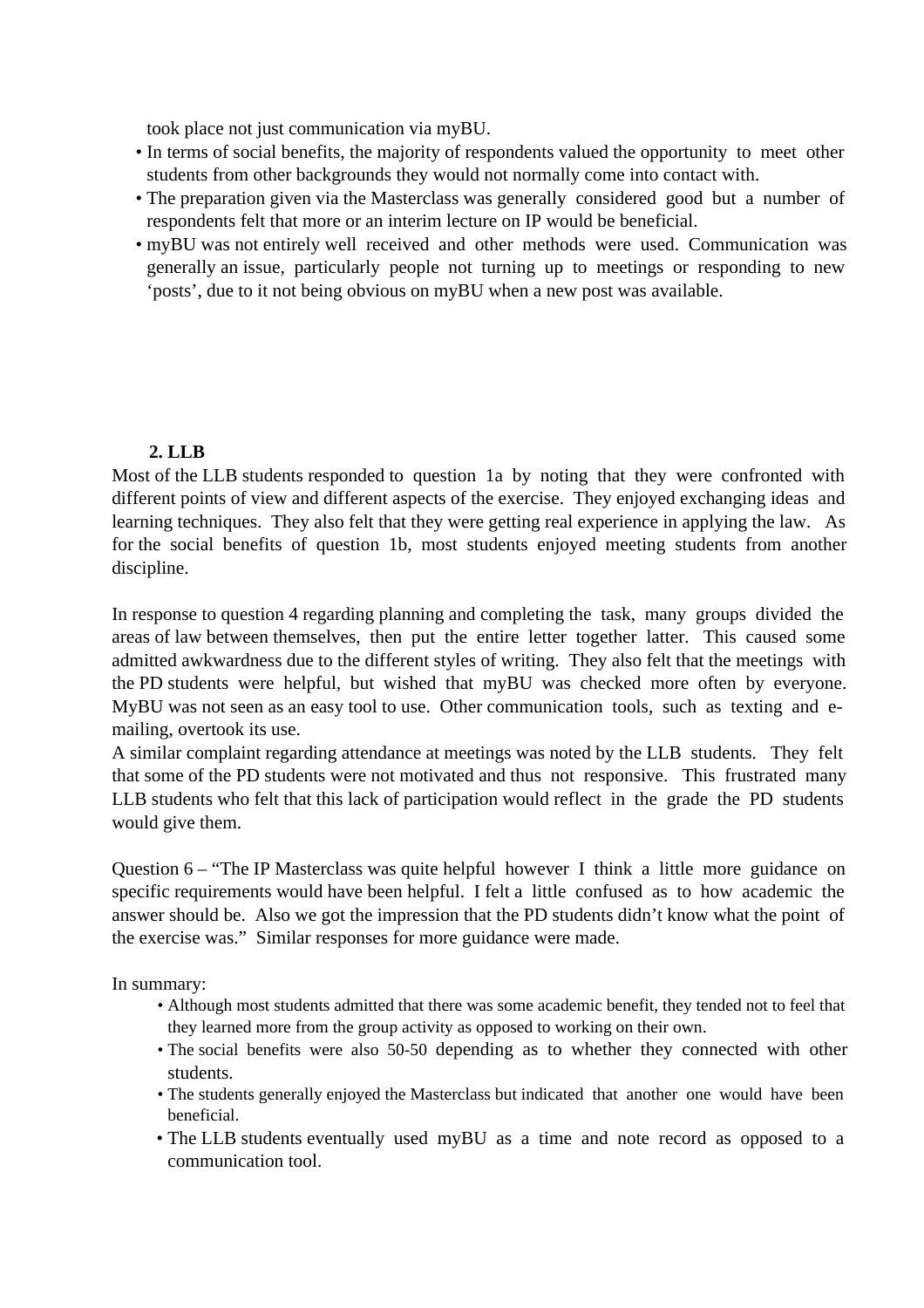#### **3. Comparison**

As can be seen in the summaries above:

- Both sets of students found difficulties with using myBU for communication and tend to blame each other for non-attendance at meetings. There is also an element whereby the LLB students found it difficult to know what they needed to ask, and the PD students did not know what the LLB students needed to know.
- The LLB students indicated less satisfaction with working in groups than PD students. On reflection this appears to be less to do with working in the clinical education method than with difficulties the LLB students experienced working collaboratively, as opposed to cooperatively with each other to produce the advice letter;
- Both students found the expectations of collaborative learning challenging and both request greater guidance and input from academic staff rather than exploring the situation for themselves.

## **5 CONCLUSIONS**

As a project that has been run for a number of years, being refined and developed in each cycle of operation it has been possible to build a rich picture of the learning experience and thus, to arrive at a number of conclusions. The learning experience aims to combine the clinical education method with a collaborative learning methodology. In fact there is clear evidence that both collaborative and cooperative learning took place as defined by Stahl, Koschmann, Suthers (2006, p3) who cite Dillenbourg (1999) and Roschelle & Teasley's (1995) in their definition of the difference between cooperative and collaborative learning

In cooperation, the learning is done by individuals, who then contribute their individual results

and present the collection of individual results as their group product… characterization of collaboration, learning occurs socially as the collaborative construction of knowledge. Of course, individuals are involved in this as members of the group, but the activities that they engage in are not individual-learning activities, but group interactions like negotiation and sharing. The participants do not go off to do things individually, but remain engaged with a shared task that is constructed and maintained by and for the group as such.

Certainly this experience provides a 'real life' experience for both sets of students that bridges the academic/practice divide, namely the purpose of clinical education. The LLB students gain the experience of attempting to seek and understand information outside their normal domain, while the PD students have to grapple with explaining technical ideas to a non-technical audience. Both gain experience what it is like to work with real designers/lawyers who are engaged on real design or law work. The PD students have their awareness raised about IP and gain understanding about the whole range of IP issues and how they relate to the potential to commercialize their products. Both sets of students experience working with a totally different group of students that they would not normally engage with on a professional level nor in most cases in a social capacity. They are also required to grapple with determining what information needs to be exchanged.

The introduction of assessment elements for both sets of students has improved engagement and has ensured a more equal collaborative environment is encouraged and has also focused the PD students on this important but relatively small element of their final year project. The LLB students have indicated that they would also like to evaluate and assess the PD students.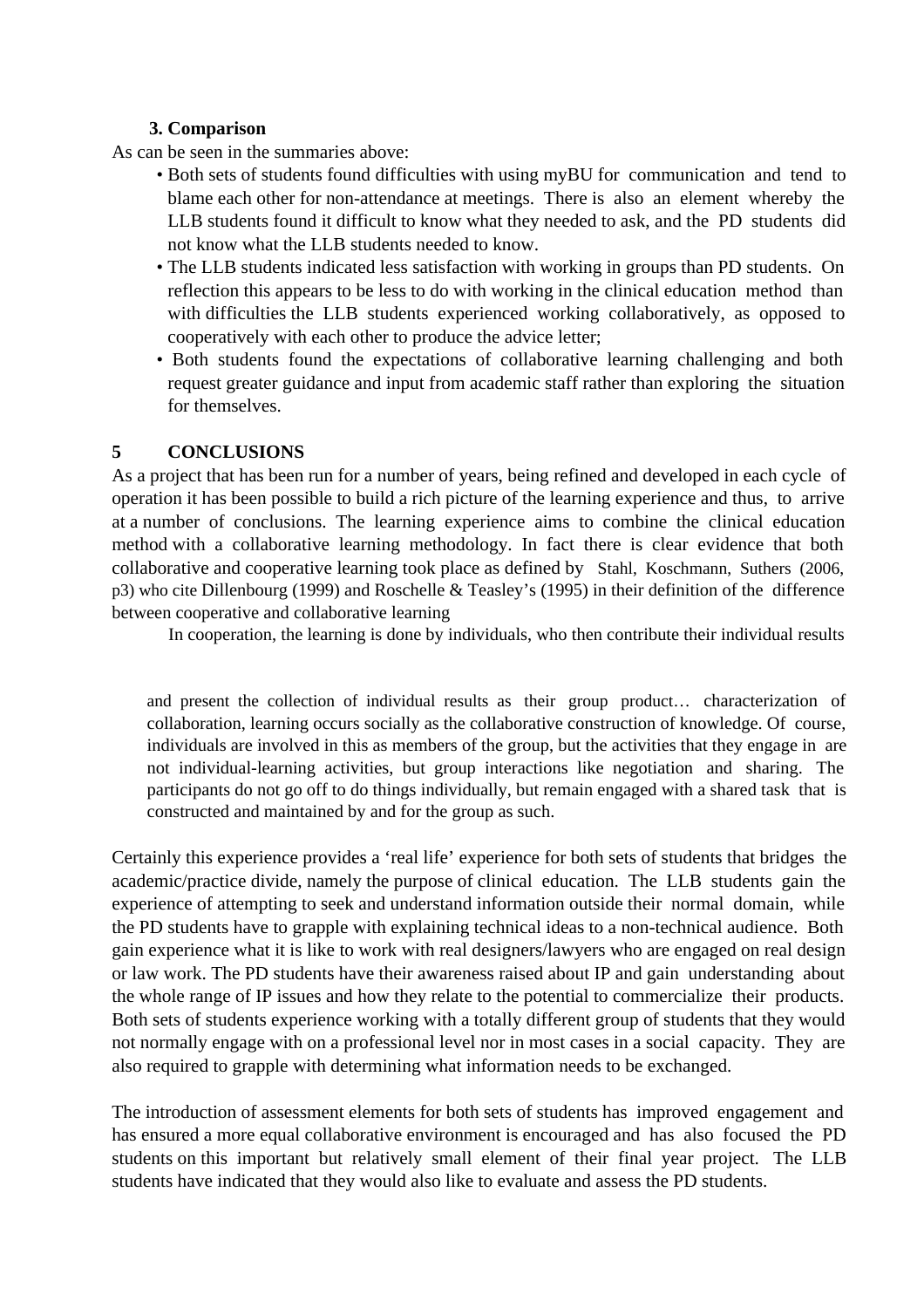The advantages of this pedagogical approach are many fold. It is clearly student centred with minimal intervention from academic staff thus it requires the students to collaborate to enable success of either party, thus, requiring an immediate sense of ownership – they are in charge of the experience, it is not 'being done to/for them'. It demands that both parties take a level of responsibility and a professional approach to exchange of information and time planning. Theoretically this explorative approach should ensure deep learning is facilitated, however, evaluation of student feedback would suggest that deep learning only happened when discussion took place not just exchange of information, this would be consistent with the definitions discussed regarding collaborative learning.

The introduction of the virtual learning space has had the benefit of formalizing the communication and also allowing capture for analysis purposes. However, myBU was not the best vehicle for communication because it tends to encourage information exchange rather than discussion. Thus the use of a discussion forum would seem to have facilitated cooperative learning and is the likely cause of those students, particularly LLB students, who commented that they would have learnt more individually. Whereas those students who engaged in collaborative learning experienced deep learning which they associated with face to face discussion as this encourages more than just information exchange. However, it is likely that they were engaging collaboratively through the computer mediated communications as well.

## **6 FURTHER DEVELOPMENTS**

The project will be operated again for academic year 2009/10, however, as a result of the evaluation reported in this paper the following developments are being considered:

- The addition of an interim masterclass mid-way through the duration of the learning experience, whereby the first masterclass will have the aim of enthusing and motivating and the second masterclass the aim to provide real-life experiences of IP issues by practising designers and how they have exploited IP for commercial purposes;
- Changing the use of myBU to be a record keeping and basic communication method for the LLB students and allowing the students to operate other forms of media for communication such as social networking sites or texting;
- Add a further element to the assessment whereby the LLB students are required to keep a log of their time (phone calls, emails etc) to provide a 'bill' to the PD students. The PD students will in turn have an element of their assessment based on their effective use of their 'lawyer. For example for responding in a timely manner to communications from LLB students.
- This collaborative learning experience is being rolled out to more courses in the design area and also to a new subject area with involvement of a final year students on a course in music and audio technology.

## **References**:

Allen, V. (2006) *A Reflection on Delivering Legal Education to Business Students* a paper delivered at Learning in Law Initiatives, University of Warwick

Booton, D. & Prime, T. (2001) *Intellectual Property as Part of the Undergraduate Law Curriculum: Theory and Practice, Potential and Reality* [unpublished] cited in Soetendorp, R. *Intellectual Property Education – In the Law School and Beyond* (2005) on file with authors, also available at http://www.engsc.ac.uk/downloads/miniproject/ip/IPintheLawSchoolandBeyond.pdf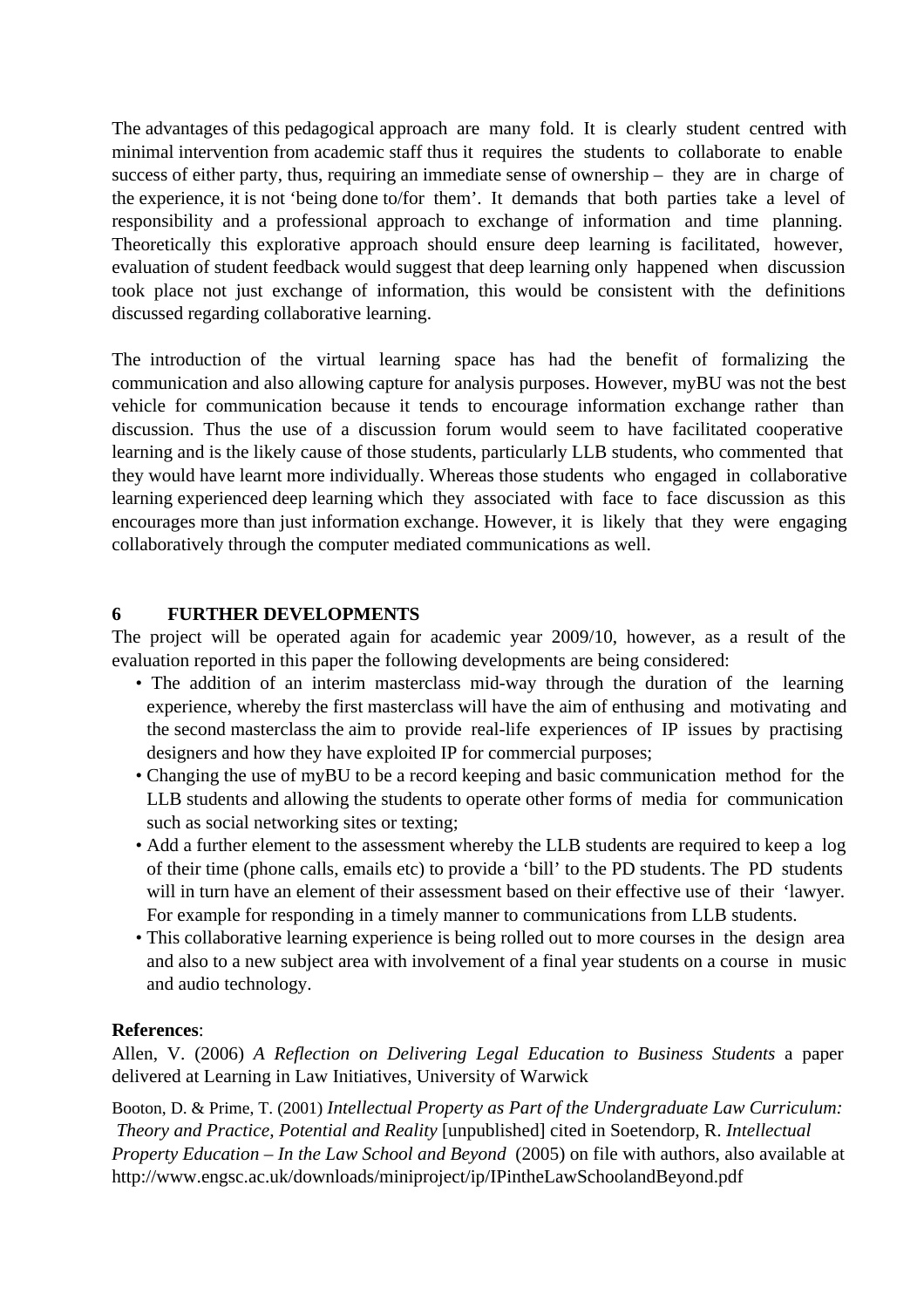Brayne, H. Duncan, N. & Grimes, R.(1998) *Clinical Legal Education: Active Learning in Your Law School,* London: Blackstone

Brooker, S. (2004) *Public legal education: comments by the National Consumer Council on the Advice Services Alliance, Citizenship Foundation and Legal Action Group* discussion paper on a national strategy for public legal education. London: National Consumer Council

Burridge, R. et al (2002) Effective learning and teaching in law. London: Routledge

Cownie, F. (2004) *Legal Academics* London: Hart

Engineering Council UK, 2008. UK-SPEC. Available at http://www.engc.org.uk/ukspec/default.aspx accessed 12th January 2009

Gower, A. (2006) *Gowers Review of Intellectual Property*. Available from http://www.hmtreasury.gov.uk/gowers\_review\_index.htm accessed 30th January 2009

Hennessey, W. (1999) *The place of intellectual property teaching in the curricula of universities and technical institutes.* online paper, Concord, NH: Franklin Pierce Law Center

Humphries-Smith, T. (2009) Collaborative Student Centred Learning-Intellectual Property for Product Designers, Design Education: Creating a Better World, *Proceedings of 11th Engineering and Product Design Education International Conference*, Brighton University, UK.

McQuoid-Mason, D. (2006) *Using your imagination to light up knowledge, skills and values for LLB students: clinical legal education and effective lessons* a paper delivered at Learning in Law Initiatives, University of Warwick

Outram, G., Stevens, C. and Culley, S. (September 2007) Extended Group Design Activities for the Enterprise Society at *9th International Conference on Engineering & Product Design Education, EPDE07,* Northumbria University*,* Newcastle-upon-Tyne, Basildon, Essex: Hadleys Ltd.

Pitkethly, R. UK Intellectual Property Awareness Survey, 2006, London, UK. Available at: www.ipo.gov.uk/ipsurvey.pdf accessed 3rd February 2009

Race, P. (2005) *Making Learning Happen: A Guide for Post-Compulsory Education*, London: Sage Publications Ltd.

Roach, J. and Soetendorp, R. (2008) *Report* - *Intellectual property in the engineering syllabus – a model for integrating key but not core concepts across the disciplines*, The Higher Education Academy – Engineering Subject Centre, Loughborough

Schiavetta, S. (2001) 'Computer Games Technology and Legal Education and Its Impact on Legal Systems', 16th BILETA Annual Conference, University of Edinburgh, Scotland

Soetendorp, R. (2004) 'Food for engineers': intellectual property education for innovators,